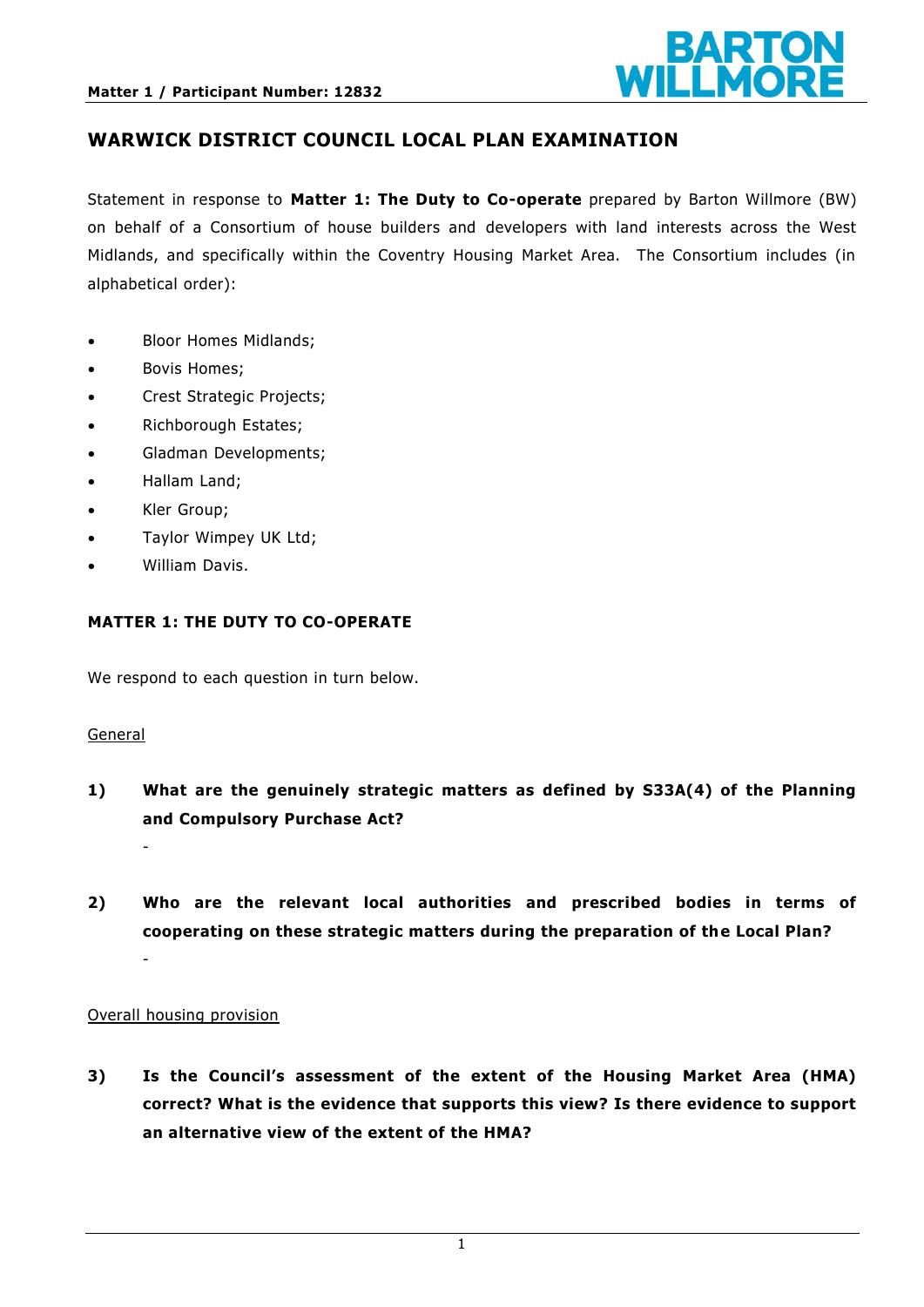-



We believe that the HMA definition applied is appropriate, although we consider Stratford -on-Avon and North Warwickshire to also belong to the Birmingham HMA.

# **4) What is the situation regarding commuting and migration patterns between authorities in the HMA? What are the interrelationships in terms of housing markets? In particular what are the relationships between Coventry and other authorities in terms of commuting, migration and housing markets?**

According to the 2011 Census, Coventry is the main destination for commuters from the rest of the HMA, although flows in both directions between Warwick and Stratford -on-Avon are also strong. Warwick is the most popular out-commuting destination for Coventry residents in employment, with nearly twice as many out commuters travelling there (9,249) than to the next most significant destination (Nuneaton & Bedworth, 4,878). The largest flows into Coventry are from Nuneaton & Bedworth (11,392) and Warwick (7,903). Warwick can therefore be considered to have clear economic linkages with Coventry.

Warwick is also the most popular destination for out-migrants from Coventry, with a net out flow of 1,939 people in the year prior to the 2011 Census. Smaller net out-flows to Nuneaton and Bedworth (282) and Rugby (346) were also seen.

#### **5) How do these interrelationships affect Warwick District specifically?**

As clear linkages between Warwick and Coventry are evident, growth in these two authorities is inextricably linked. Coventry relies more heavily on labour from Warwick than from any other local authority, and owing to a shortage (or lack of choice) of housing in Coventry, workers are migrating to Warwick whilst retaining their jobs in the City.

It is highly likely that Coventry will be unable to meet its own housing needs. The full scale of unmet need from Coventry therefore needs to be robustly quantified (based on a robust OAN), as this will inevitably impact on the amount of housing Warwick and other districts in the HMA need to plan for.

## **6) When did co-operation with other authorities on overall housing provision within the HMA begin?**

## **7) What form has co-operation taken? Has it been ongoing during the preparation of the Local Plan?**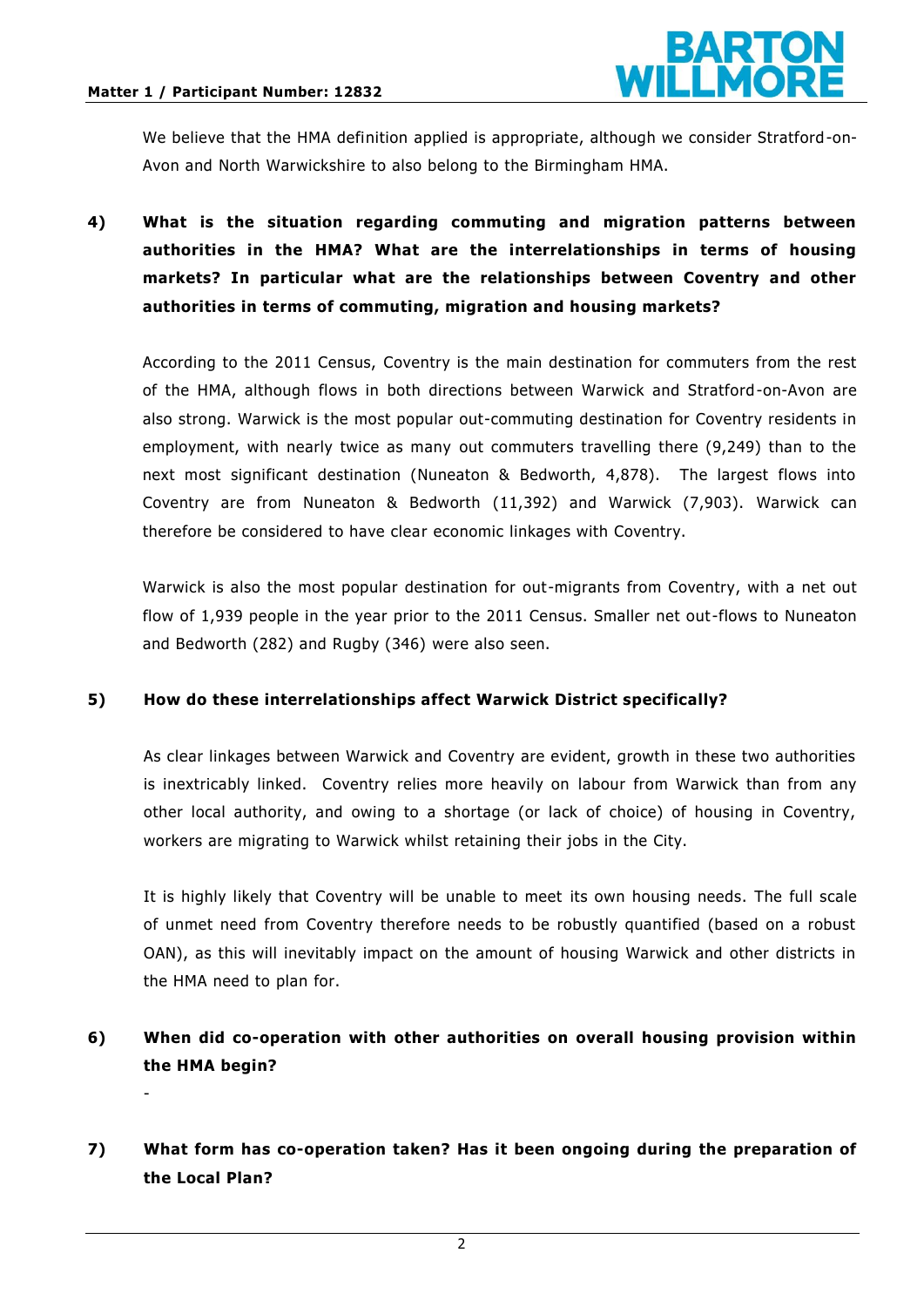-

-

**-**



**8) To what extent is there agreement between the authorities in the HMA regarding the level of objectively assessed need for housing (OAN) for the HMA and individual authorities? Is this as set out in the 2014 SHMA Addendum?** 

It is clear from LP22 (paragraph 5.2.8) that whilst there is agreement between the authorities of the minimum OAN of 4,000 dpa, this figure now falls short of the CLG 'starting point' which we calculate to total 4,079 dpa, and as we detail in our Matter 2 statement falls significantly short of that required to address market signals is sues, or meet LEP job growth requirements.

However, it is also clear from LP22 that at the present time and even on the basis of 4,000 dpa there remains 234dpa of unmet need across the HMA which has yet to be allocated.

**9) What is the evidence that the level of need in individual authorities and the HMA as a whole will be met i.e. in terms of capacity assessments/SHLAAs/Green Belt studies etc.?** 

## **10) Will there be unmet needs within the HMA? In particular will there be unmet needs in Coventry? If so, what is the scale of this unmet need?**

Yes – even on the basis of 4,000 dpa there remains 234dpa of unmet need across the HMA according to LP22. On the basis of our OAN of c. 5,000 dpa, we believe that the scale of unmet need is likely to be significantly higher than this.

# **11) What are the issues as far as Warwick District is concerned in addressing unmet needs from other authorities i.e. Coventry?**

**12) What is the situation regarding housing needs beyond the HMA i.e. Greater Birmingham affecting the HMA? What form has co-operation with other relevant authorities taken? What has been the outcome?** 

It is clear that Birmingham City is unable to meet its housing needs, and in the first instance it will be the responsibility of those other authorities in the Birmingham housing ma rket area to meet those unmet needs (including Stratford-on-Avon and North Warwickshire). However in the event that these authorities are unable to pick up this need then this will inevitably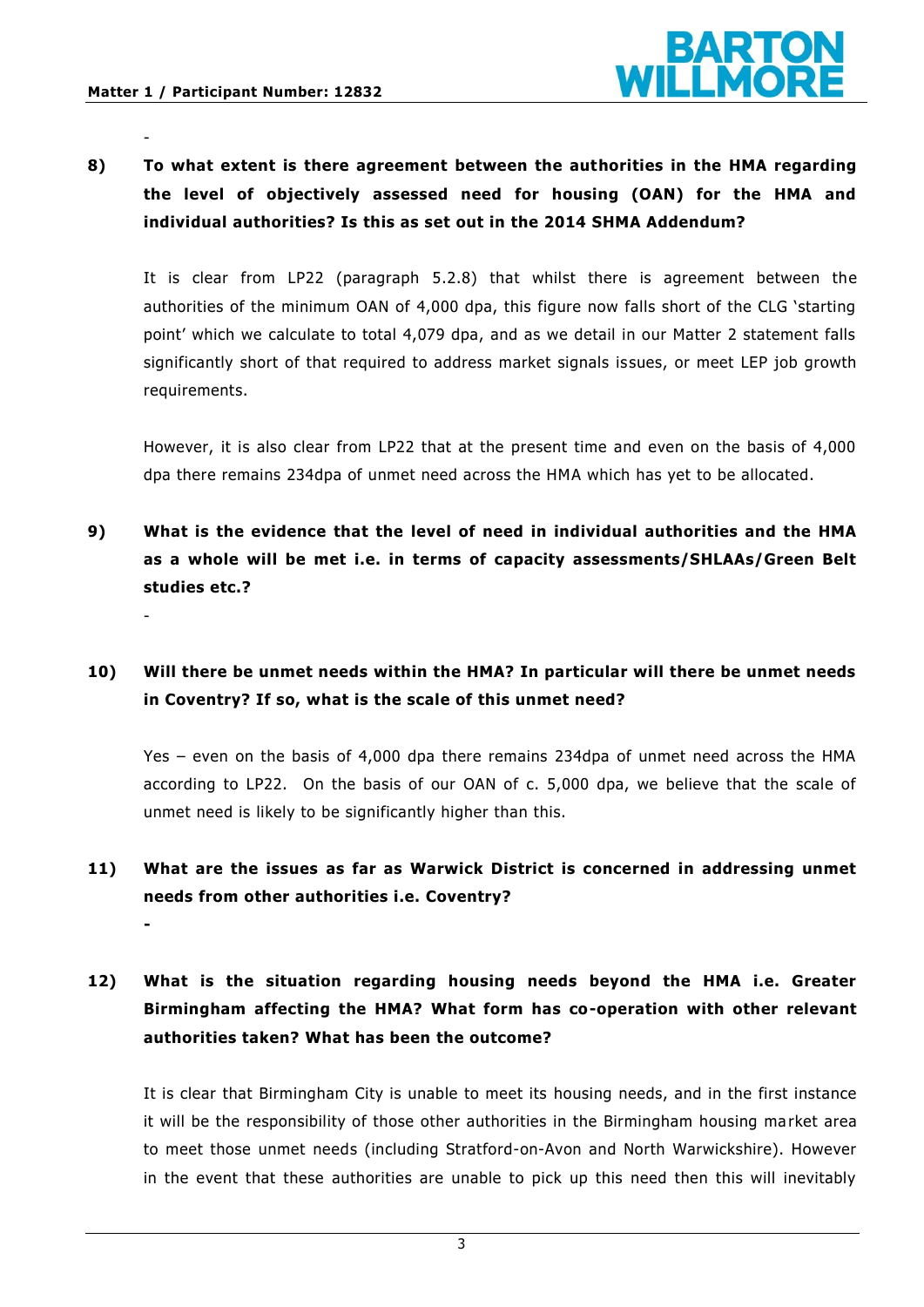-



place increased pressure on the local housing markets of surrounding authorities including Warwick. The effect of this could be to increase housing demand within these locations, and worsen existing affordability issues.

Whilst the Inspector is yet to issue his final report on Birmingham's full OAN, the Council's consultants conceded at the examination that this totals 89,000 dwellings, which compares with planned provision of 51,100 dwellings. Birmingham's unmet need will therefore amount to at least 37,900 dwellings.

**13) Has the issue of unmet need within the HMA or beyond been addressed and resolved?** 

No – we believe that the council's OAN figure of c. 4,000dpa for the HMA underestimates likely growth, and therefore underestimates unmet need. Until the full amount of unmet need is robustly quantified, agreed and distributed, the issue cannot be considered to be addressed and resolved.

- **14) How does the Local Plan deal with the issue? Is this an appropriate approach?**
- **15) What are the implications for compliance with the duty to co-operate of not addressing this issue at this stage? - -**

## **16) What additional work is required to address and resolve the issue of fully meeting OAN for the HMA? What progress has been made? What agreements are in place?**

In the first instance we consider that the HMA authorities need to identify the full OAN of the HMA which ensures a true balance between the labour force growth and the LEP's job growth requirements. We consider that need to total 5,005 dpa. We make further comments on this issue in our Matter 2 Hearing Statement and associated addendum report.

**17) In overall terms has the Council engaged constructively, actively and on an ongoing basis in maximising the effectiveness of the preparation of the Local Plan? What has been the outcome of co-operation and how has this addressed the issue of housing provision?** 

Other matters requiring co-operation

-